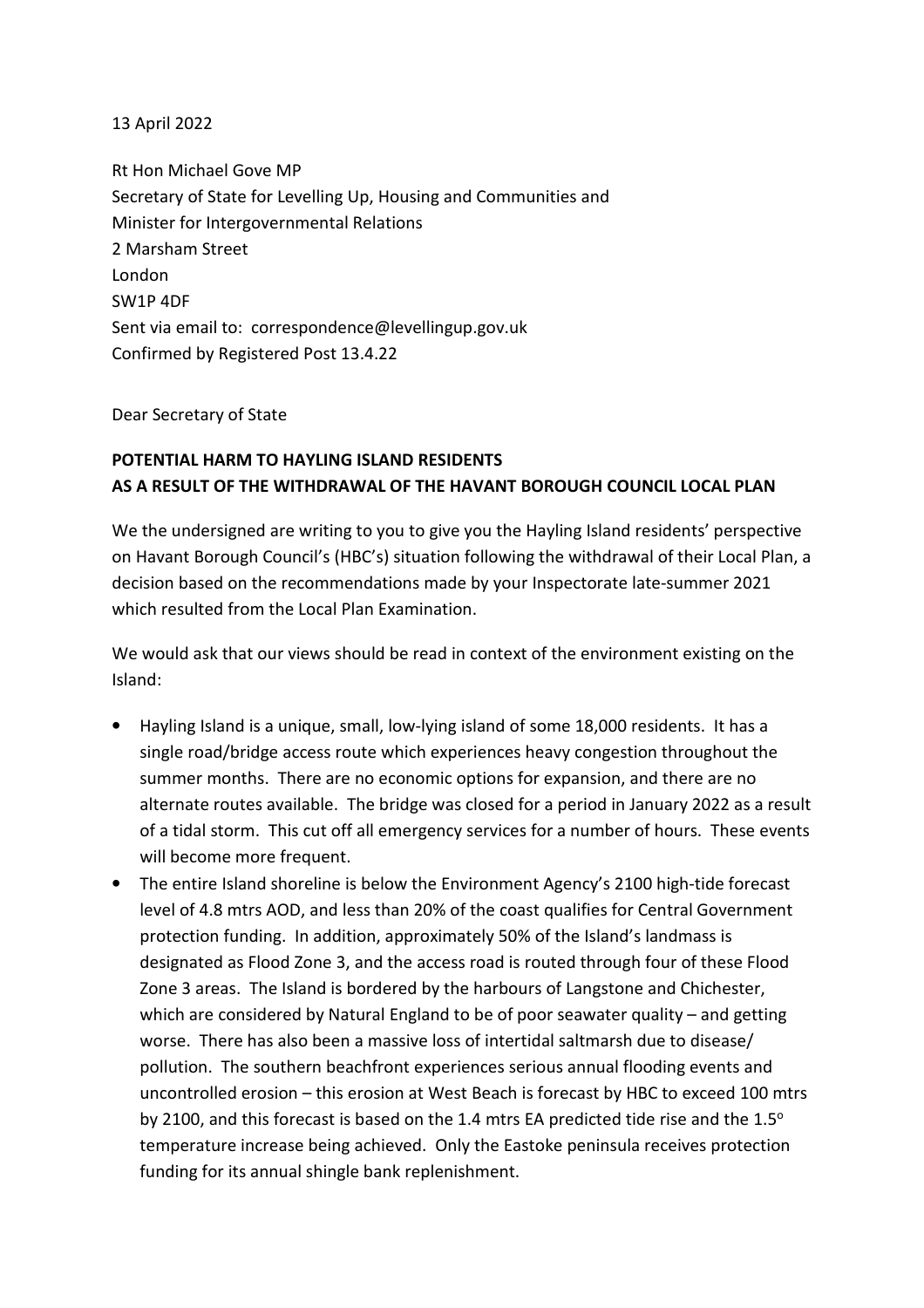It was in this environment that the original HBC Local Plan proposed building approximately 1,300 new homes on Hayling Island, primarily as large housing dormitories for people working on the mainland – Hayling Island has little industry or employment to speak of. Of these large allocated sites, two are core wading bird habitats, and one of these (for 190 homes) will require constant groundwater pumping during wet weather to prevent surface flooding from a rising water table level beneath the site from a rising – and flowing – water table level beneath the site. Four more of the sites are subject to "on site" flood risk. The Inspectors' examination recorded outstanding issues with the Hayling Island housing allocation sites, the Transport Assessment and its Addendum, and risk of flooding. These deficiencies were significant elements in the Inspectors' advice to HBC to withdraw the Local Plan and address the issues prior to re-presentation for consultation and examination.

We presented our position to the Inspectors during the examination, and we agree with the findings and recommendations made by the Inspectors.

Since that time (July 2021), HBC have severed their joint management agreement with East Hampshire District Council. This Agreement probably contributed to the problems identified by the Inspectorate, and we agree with the decision to sever the Agreement.

HBC are currently looking to continue with the housing plan without the involvement of the Inspectorate in the interim period before a new Local Plan is presented. We do not agree with this intent. The residents of Hayling Island are not NIMBY's - housing development has always been supported on a sustainable level (this is currently running at approximately 100 per annum on brownfield sites.) The Island also has an expanding mobile/second home network of approximately 2,300 units.

We are now seeing an increasing number of development applications (outside the Local Plan allocations) based purely on the knowledge that the Local Plan has been withdrawn following the Inspectors' recommendations.

These developers and their associates are now acting in exactly the manner you accused them of in your March 2022 speech to the Conservative Environment Network. Their vast wealth allows their army of lawyers & paid subcontractors to strong-arm the Statutory Authorities and HBC to bend to their will. These speculative applications on Hayling Island completely ignore the concerns of the Inspectors relating to the absence of a sustainable infrastructure. History tells us here that as a result of not having a 5-year land supply, development applications which are normally refused gain approval on appeal, regardless of the strength of argument against.

Therefore, recognising the Government advice to avoid unnecessary development on greenfield sites and areas of flood risk, which impact all of the sites on Hayling Island, we are exposed due to: